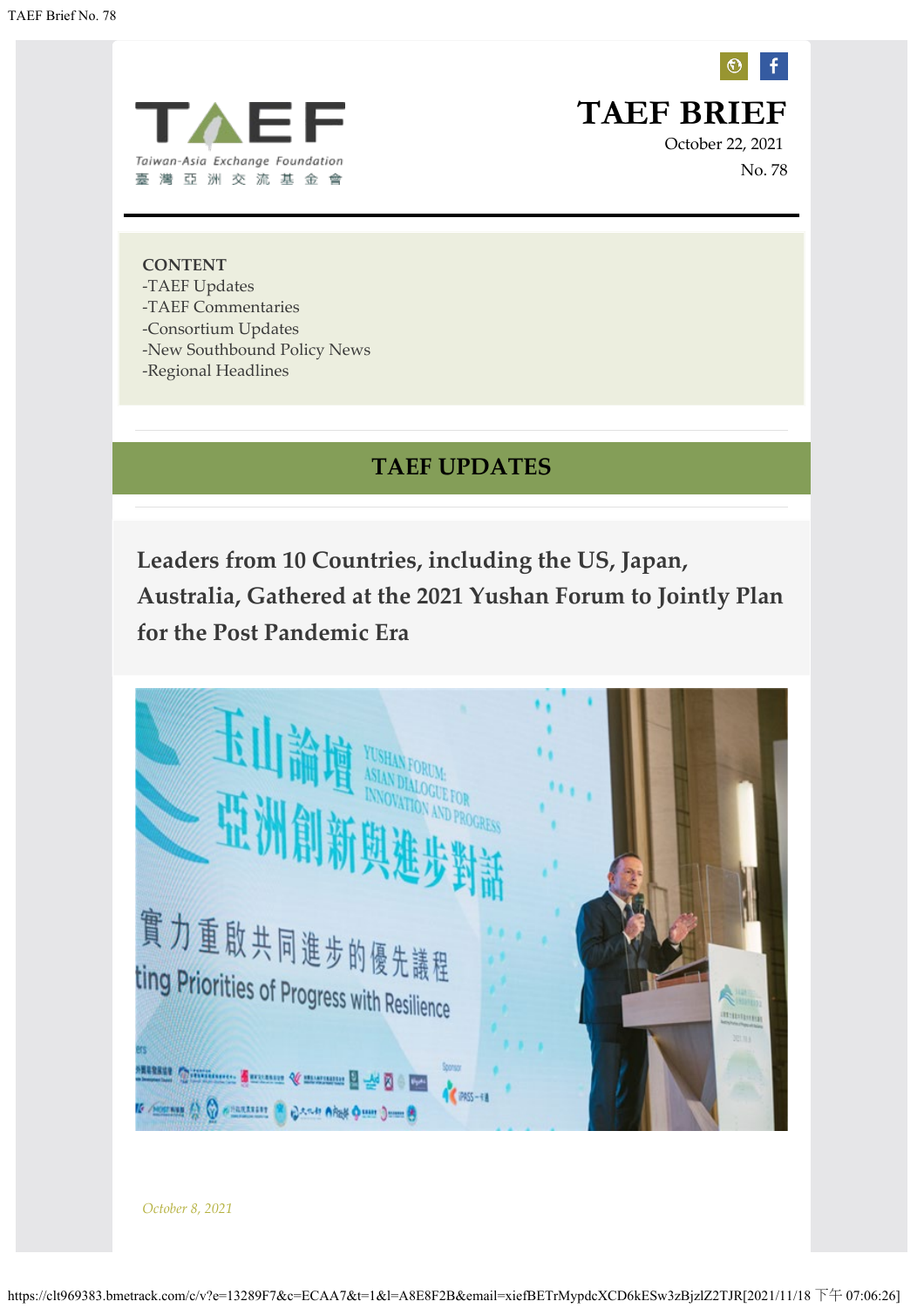**T**he two-year epidemic has severely impacted the well-being of the international community. In order to demonstrate the fruitful results and determination of the New Southbound Policy in continuing to cultivate regional partnerships, the Taiwan Asia Exchange Foundation held the 2021 Yushan Forum on the 8th of October 2021. The theme for this year's Forum was "Resetting Priorities of Progress with Resilience". This forum included politicians, experts, scholars, business leaders, and civil representatives from more than 10 countries, who shared with the international community the important contributions of Taiwan and Asian countries in post-epidemic development, and the plan for the New Southward Policy and the vision of cooperation with Indo-Pacific allies.

At this critical moment, when the New Southbound Policy is entering its fifth year, President Tsai Ing-wen pointed out in her opening ceremony speech that since the New Southbound Policy was promoted in 2016, Taiwan has signed more than 80 cooperation agreements with partner countries. Taiwan is situated in a fast-growing Indo-Pacific region. It is willing and able to continue to share and cooperate with Asian partners in diverse fields such as biotechnology, semiconductors, disaster prevention, and medical resources. President Tsai further stated that even though Taiwan has no intention of triggering a military conflict, it will firmly guard its democratic system.

Chairman Hsin-Huang Michael Hsiao of the Taiwan-Asia Exchange Foundation said, "In the era of social distancing, Taiwan's New Southbound Policy is continuing to create new social connections. I want to reiterate here: with new opportunities, new regional trends, and new allies. The New Southbound Policy is prepared to enter the new second stage and promote inclusive regional growth. " He emphasized that in the hope of assisting the government to build a resilient foundation for the "New Southbound 2.0", Taiwan-Asia Exchange Foundation planned to publish this year "From Taiwan to Asia: Taiwan's NGO Aid Actions in the Epidemic", a series of surveys on "Taiwan and Taiwanese Business Image Survey Project", and the "Asian Youth and Future Work" report as well as to promote institutional cooperation in Asian curation.

*[To know more about the Yushan Forum](https://clt969383.bmetrack.com/c/l?u=CF7DD54&e=13289F7&c=ECAA7&t=1&l=A8E8F2B&email=xiefBETrMypdcXCD6kESw3zBjzlZ2TJR&seq=1)*

# **Press Release: The Image of Taiwan and Taiwanese Businesses in Thailand**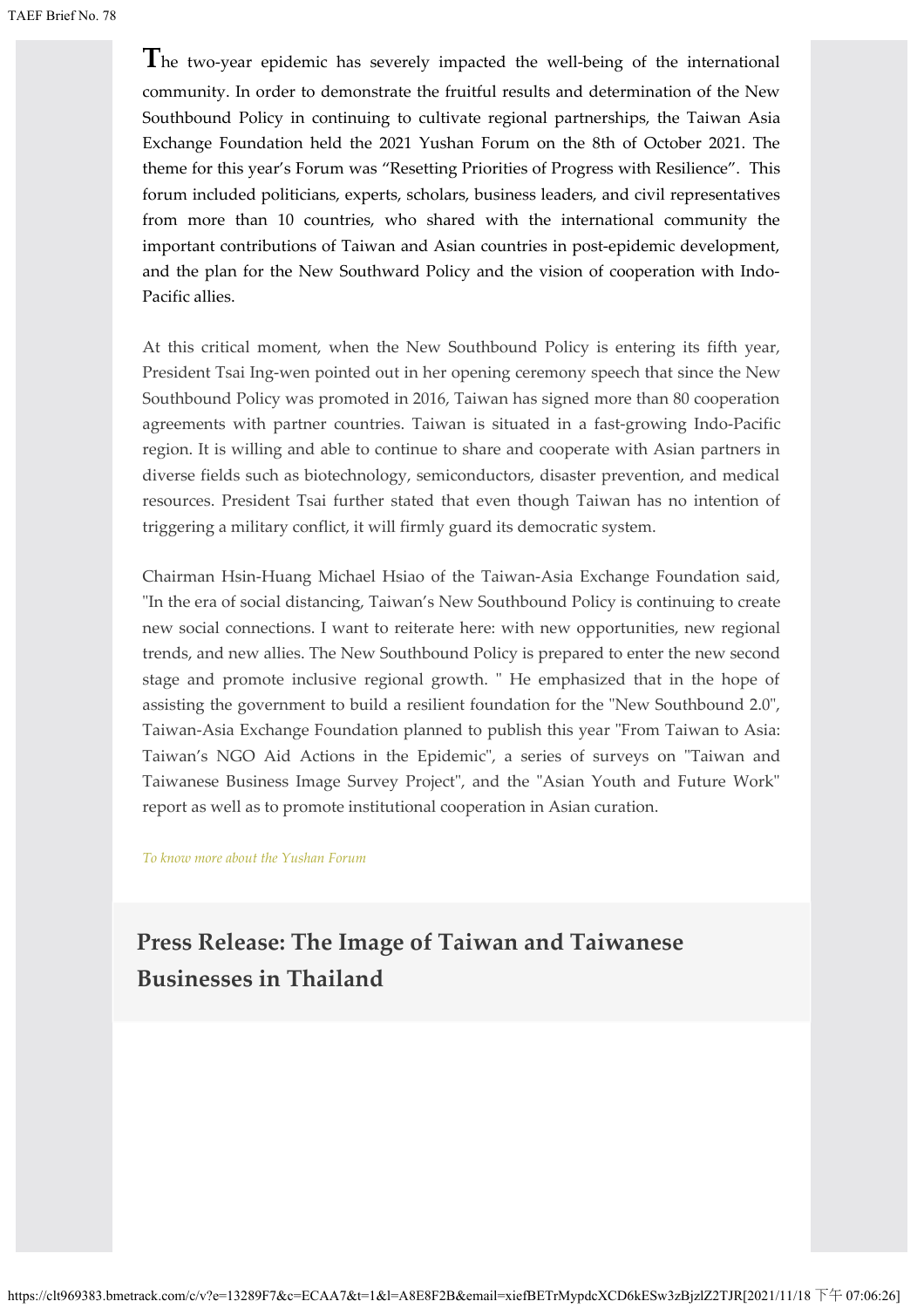

#### *October 20, 2021*

**S**ince 2019, the Taiwan-Asia Exchange Foundation (TAEF) has been conducting research on the image of Taiwan and Taiwanese businesses in countries with the largest volume of Taiwanese investments. This series of research are the first research projects in Taiwan to survey the overall image of Taiwan and Taiwanese businesses aboard. With the continuous efforts of the TAEF, the surveys in Vietnam and Indonesia were completed by the year 2020. In 2021, the TAEF continued to implement the survey project on the image of Taiwan and Taiwanese businesses in Thailand, which has successfully interviewed 120 business elites—that have business relationships with Taiwanese businesses—for the purpose of investigating the perception, value, modality, advantages, and challenges of the images of Taiwan and Taiwanese businesses.

By conducting a questionnaire survey and a qualitative interview, this research project aims to objectively evaluate the image of Taiwan and Taiwanese businesses in Thailand, and objectively examine Taiwan and Taiwanese businesses' impact on and contribution to the Taiwan-Thailand trade relationship over the past 30 years. The results will be a reference for Taiwanese companies in running businesses in Thailand and the Taiwanese government in its fostering of Taiwan–Thailand relations and development of subsequent New Southbound Policy projects.

The TAEF held the "Press Release on The Image of Taiwan and Taiwanese Businesses in Thailand" at the Howard Plaza Hotel Taipei on October 20, 2021, inviting the media and press to cover the first release of the research results of the survey of the image of Taiwan and Taiwanese businesses.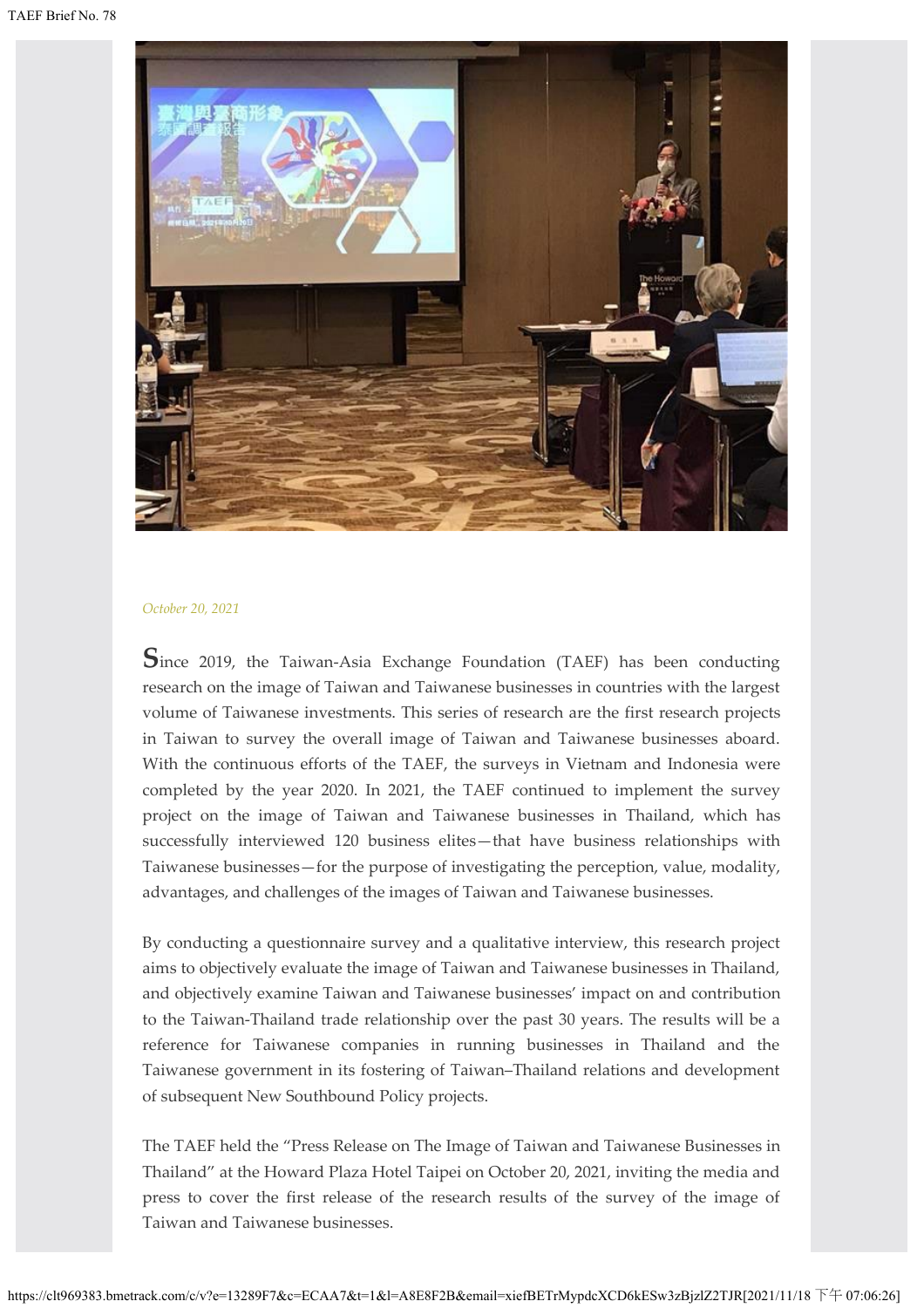# **Press Release: "From Taiwan to Asia: Taiwan NGOs' International Assistance under COVID-19 Crisis"**



#### *October 21, 2021*

**T**aiwan's non-government organizations (NGOs) have not only concentrated on domestic issues but also actively participated in international development work, providing services in Asia. Since the COVID-19 pandemic ravaged the world, Taiwanese NGOs in international cooperation and development faced numerous obstacles such as service interruptions, difficulties in resource delivery, and increased costs. The pandemic has arose many questions such as what countermeasures NGOs operating in the New Southbound countries have taken to ensure the continuation of their services, and what additional modes of assistance they have provided to the local communities.

In response, the Taiwan–Asia Exchange Foundation (TAEF) launched a survey on Taiwan NGOs' responses to Covid-19 in Asia in 2021 and published *From Taiwan to Asia: Taiwan NGOs' International Assistance under COVID-19 Crisis*, Taiwan's first report on the issue area, published both in Chinese and English editions. The report compiled the difficulties, response actions, and achievements of 30 Taiwanese NGOs (23 NGOs and international assistance centers of 7 hospitals) in the New Southbound countries during the COVID-19 pandemic in 2020, and summarized 10 major actions taken by them in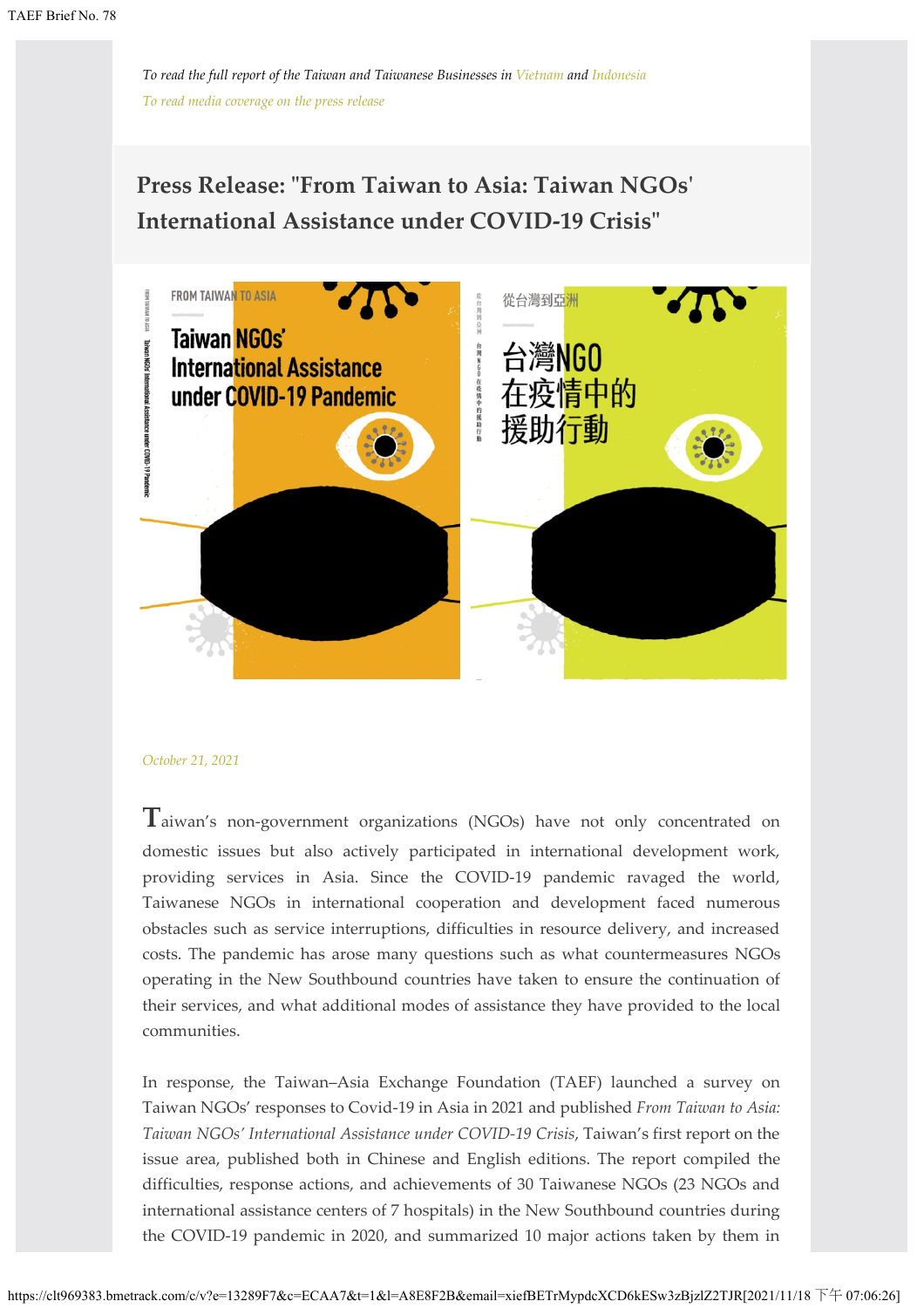their response to COVID-19. This report also contains the response strategies and service projects implemented by 12 NGOs in multiple New Southbound countries and the transnational health cooperation conducted by 7 hospitals in the One Country, One Center project under the New Southbound Policy. Lastly, the report analyzes the action characteristics and future directions of the Taiwanese NGOs, based on which, the TAEF suggests that the Taiwanese NGOs establish a platform to advance collaboration and exchanges and that the government should increase resources to support the international development work, incorporate international assistance into the New Southbound Policy, and establish a national team of NGOs.

TAEF hosted a press conference on October 21st, 2021 to share the research findings with the media. Aside from presenting the report, the TAEF also invited representatives from the Department of NGO International Affairs, Ministry of Foreign Affairs; Taiwan Alliance in International Development; and World Vision Taiwan to discuss major actions of strengthening cross-border cooperation after the pandemic, alongside future directions that the Taiwanese NGOs need to implement with the support of the government and society.

#### *[To read the full report](https://clt969383.bmetrack.com/c/l?u=CF7DD58&e=13289F7&c=ECAA7&t=1&l=A8E8F2B&email=xiefBETrMypdcXCD6kESw3zBjzlZ2TJR&seq=1)*

**Re-searching the Seas: Archipelagic Memories in Circulation, from Penang, Keelung, to Manila**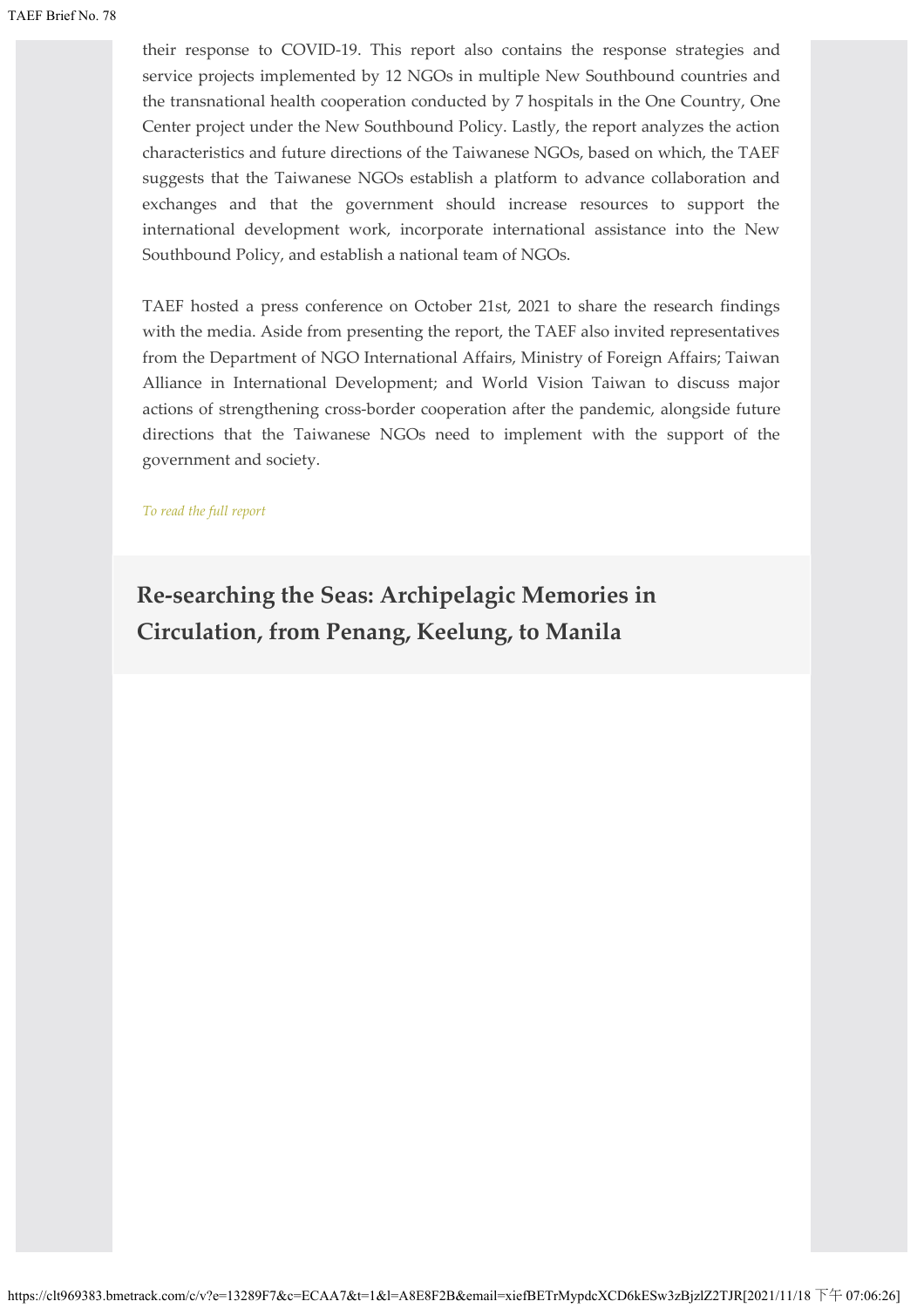

檳城・基隆・馬尼拉一與海共讀

指導單位/文化部 主辦單位/財團法人文化臺灣基金會、財團法人臺灣亞洲交流基金會、基隆市文化局 展覽策劃/合方創意 攝影選書/Lightbox 攝影圖書室 在地合作/雞籠卡米諾

廣告

#### *Open on October 22, 2021*

**W**hen we are envisioning art and cultural exchange between Taiwan and Southeast Asia, how port cities could play the important role of nodal points that facilitate vibrant interactions? To fully explore the energies of Asian port cities and their historical connections, TAEF is glad to co-organize an exhibition with various government sectors, art organizations, and cultural workers. Titled "Re-searching the Seas: Archipelagic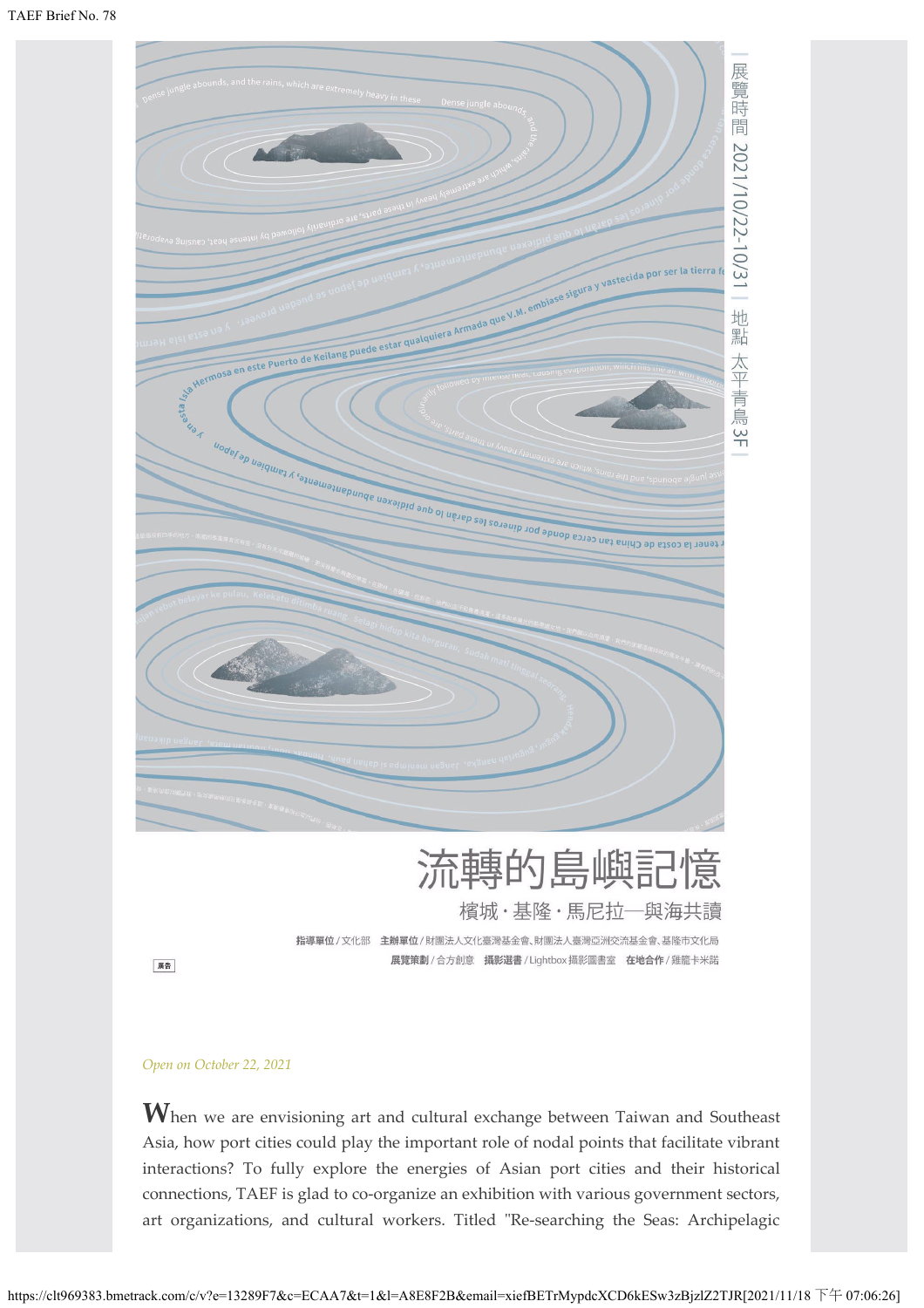Memories in Circulation," the exhibition features historical documents, published materials, photobooks, serial podcasts, and special talks that highlight the existing and potential relations among Taiwan, Malaysian, and the Philippines.

Adviser | Ministry of Culture Organizers | Cultural Taiwan Foundation, Taiwan-Asia Exchange Foundation, and Keelung City Cultural Affairs Curator | Have Fun Creative Photobooks | Lightbox Local Partner | Keilang Camino Media Partner | Verse Special Thanks | Department of Urban Planning at Keelung City Government and Bleu&Book Media Production | Journey Studio Research Partner | SEA Plateaus

*[To know about the exhibition](https://clt969383.bmetrack.com/c/l?u=CF7DD59&e=13289F7&c=ECAA7&t=1&l=A8E8F2B&email=xiefBETrMypdcXCD6kESw3zBjzlZ2TJR&seq=1)*

## **TAEF COMMENTARIES**

## *The News Lens*

# **New Southbound Policy: The Role of the Yushan Forum**

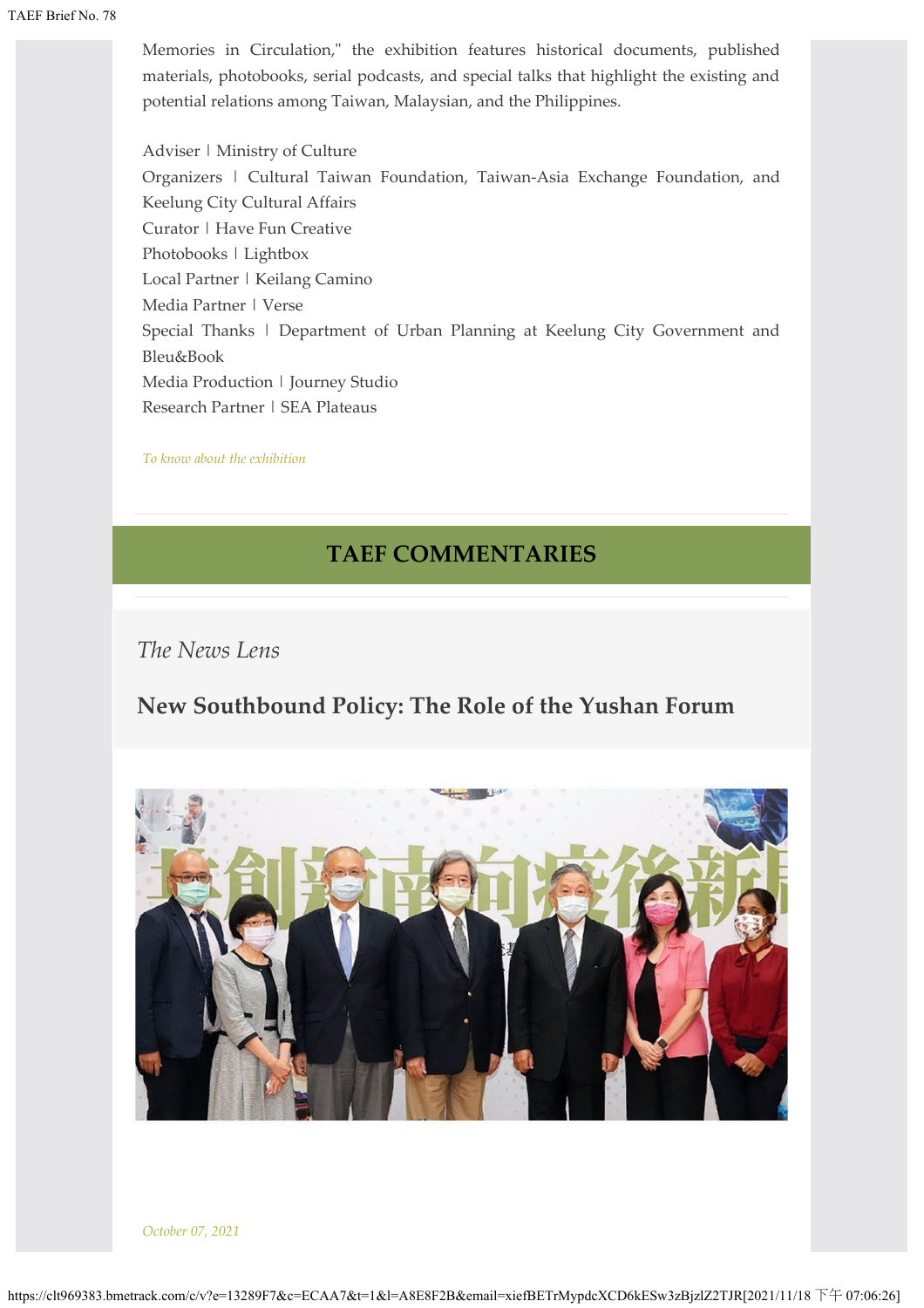*- Sana Hashmi, Visiting Fellow, Taiwan-Asia Exchange Foundation*

*- Alan H. Yang, Executive Director, Taiwan-Asia Exchange Foundation*

**E**ngaging South, Southeast Asian countries, Australia, and New Zealand as a part of Taiwan's foreign policy has been an important element of President Tsai Ing-Wen's(蔡 英文) agenda, the signs of which were evident even before she assumed the President's office. Soon after she took charge, these policy priorities started to figure in the foreign policy agenda with concrete actions following up quickly.

Subsequently, the New Southbound Policy (新南向政策) a policy framework to meaningfully engage the countries of South Asia, Southeast Asia, Australia, and New Zealand. It was a significant development as until 2016, Taiwan's foreign policy was primarily focused on managing Cross-Strait ties, and was largely West-centric in its outlook. Southeast Asia also figured in the priority list due to strong business-tobusiness linkages as well as two-way cultural affinities. The initiation of the New Southbound Policy allowed Taiwan to engage these countries on a wide-range of issues with great enthusiasm.

*[Read more](https://clt969383.bmetrack.com/c/l?u=CF7DD5A&e=13289F7&c=ECAA7&t=1&l=A8E8F2B&email=xiefBETrMypdcXCD6kESw3zBjzlZ2TJR&seq=1)*

## *Sunday Guardian*

# **Think Tanks Key to Better India-Taiwan Relations**



#### *September 25, 2021*

*- Sana Hashmi, Visiting Fellow, Taiwan-Asia Exchange Foundation*

*- Alan H. Yang, Executive Director, Taiwan-Asia Exchange Foundation*

Clearly articulated policy frameworks play a crucial role in determining a country's foreign relations. Such frameworks are most affected in dealing with a specific theme or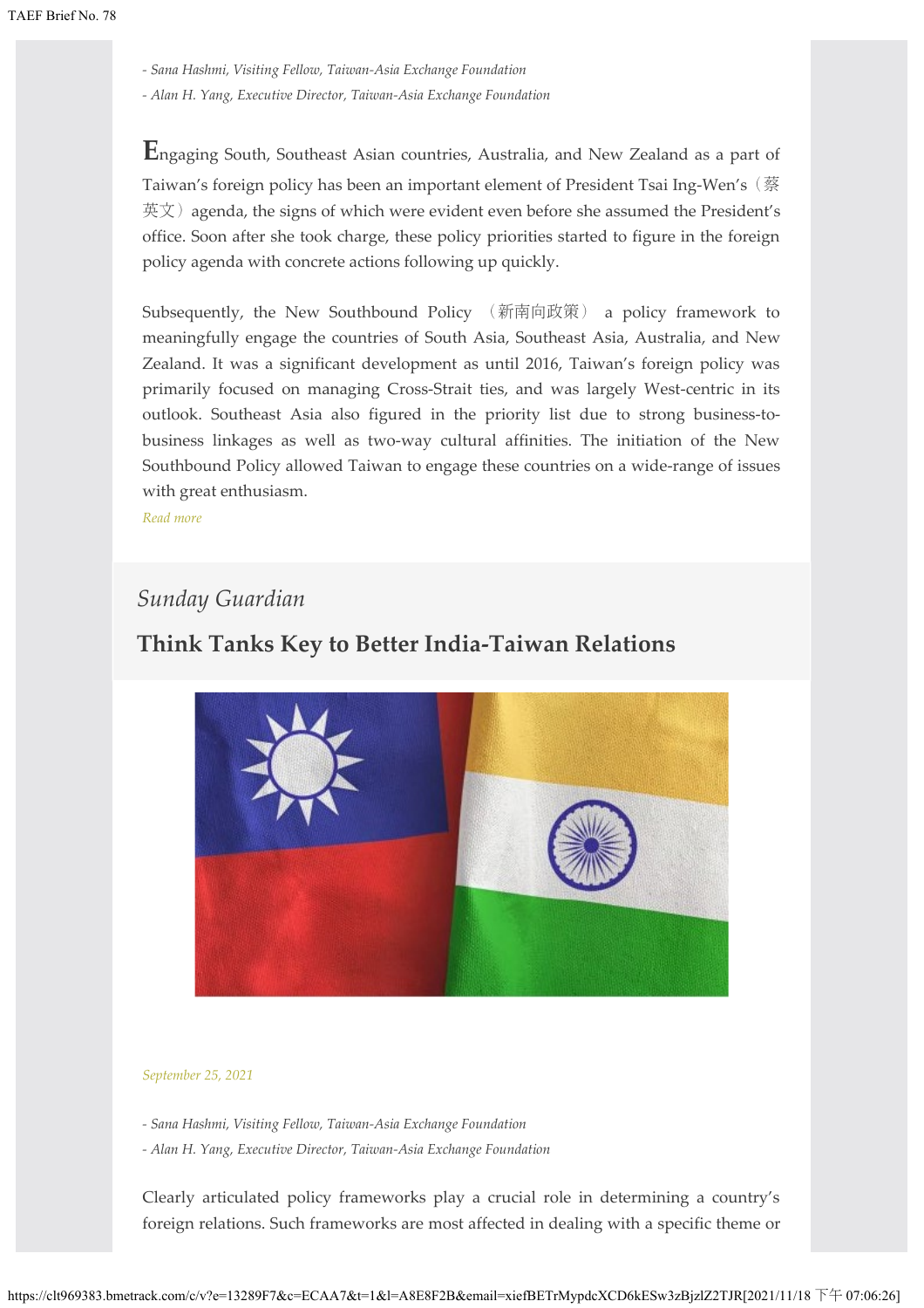approach vis-à-vis a particular region. India's Look East Policy, upgraded as Act East Policy by the Narendra Modi government is a classic example in that regard.

Strategic use of think tanks and their public events to articulate foreign policy agenda has been one of the key steps the Modi government has taken. Whether it is the India's Ministry of External Affairs-funded Raisina Dialogue or the use of the Singapore-based Shangri La Dialogue as a platform, PM Modi has made think tanks all the more relevant in policymaking.

On a similar note, Taiwan's New Southbound Policy also has a clear objective to engage with the countries of South, Southeast Asia, as well as Australia and New Zealand. What connects these two policies is the increasing focus of their respective policies to engage the countries in the region.

There is little doubt that under Taiwan's Democratic Progressive Party (DPP) administration, Taiwan's external engagement has acquired greater priority. Like India's Act East Policy, Taiwan's New Southbound Policy is also getting action-oriented to engage its Asian partners. A number of diplomatic, economic, and people-centric initiatives have been taken to bolster Taiwan's regional partnerships since 2016.

#### *[Read more](https://clt969383.bmetrack.com/c/l?u=CF7DD5B&e=13289F7&c=ECAA7&t=1&l=A8E8F2B&email=xiefBETrMypdcXCD6kESw3zBjzlZ2TJR&seq=1)*

# **CONSORTIUM UPDATES**

## *Taiwan AID*

**[Call for Regirstation] Multi-stakeholder Forum on Civil Society-Government Partnership in Development Cooperation: Overview and Prospect**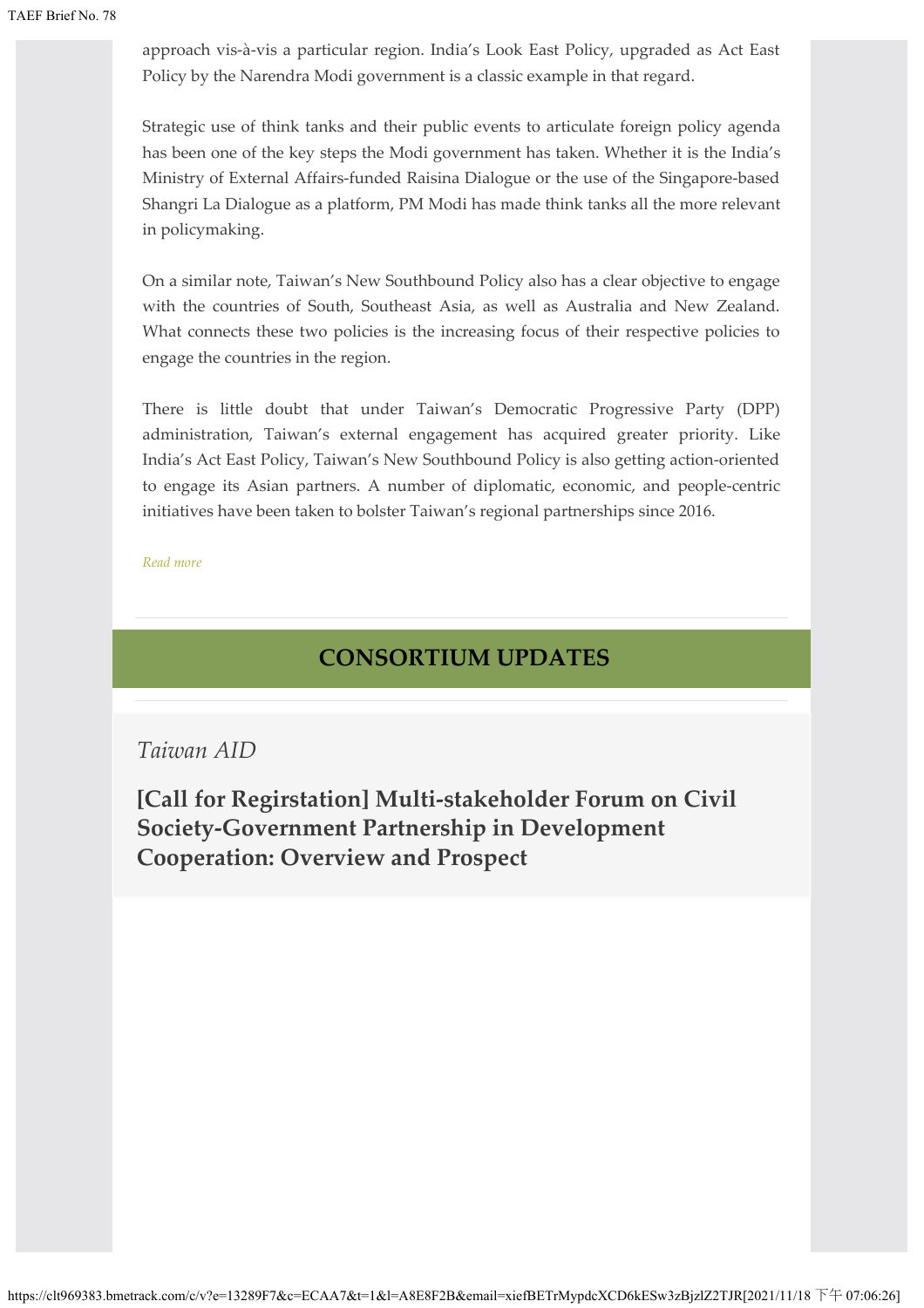歡迎從事國際發展與人道援助工作之實務工作者、NGO 工作者、學者、政府部門代表及企業人士報名參加。

# 多方利害關係人論壇

# 國際發展合作中的政府 與公民社會夥伴關係 現況與展望

Multi-stakeholder Forum on Civil Society-Government Partnership in Development Cooperation: Overview and Prospect

> 日期  $12021/10/28$  Thu. 地點|張榮發基金會國際會議中心 微集政府與公民社會代表,共同探討如何在政策與實務上強化國際發展中的政府與公 簡介 民社會夥伴關係、建立長久友善的政策環境、提升台灣國際發展與提外工作能見度。 主辦單位 指導單位 \*\*\*\*\*\*\*\*\* 報名連結 https://forms.office.com/r/6SFqEvXZZ8

#### *October 28, 2021*

**T**aiwan Alliance in International Development (Taiwan AID) will be hosting a form titled "Multi-stakeholder Forum on Civil Society-Government Partnership in Development Cooperation: Overview and Prospect," inviting civil society representatives, government officials, Members of Parliament, and foreign representatives, and academics to discuss issues that can promote private-public partnership and inspire diverse points of view and suggestions, for the purpose of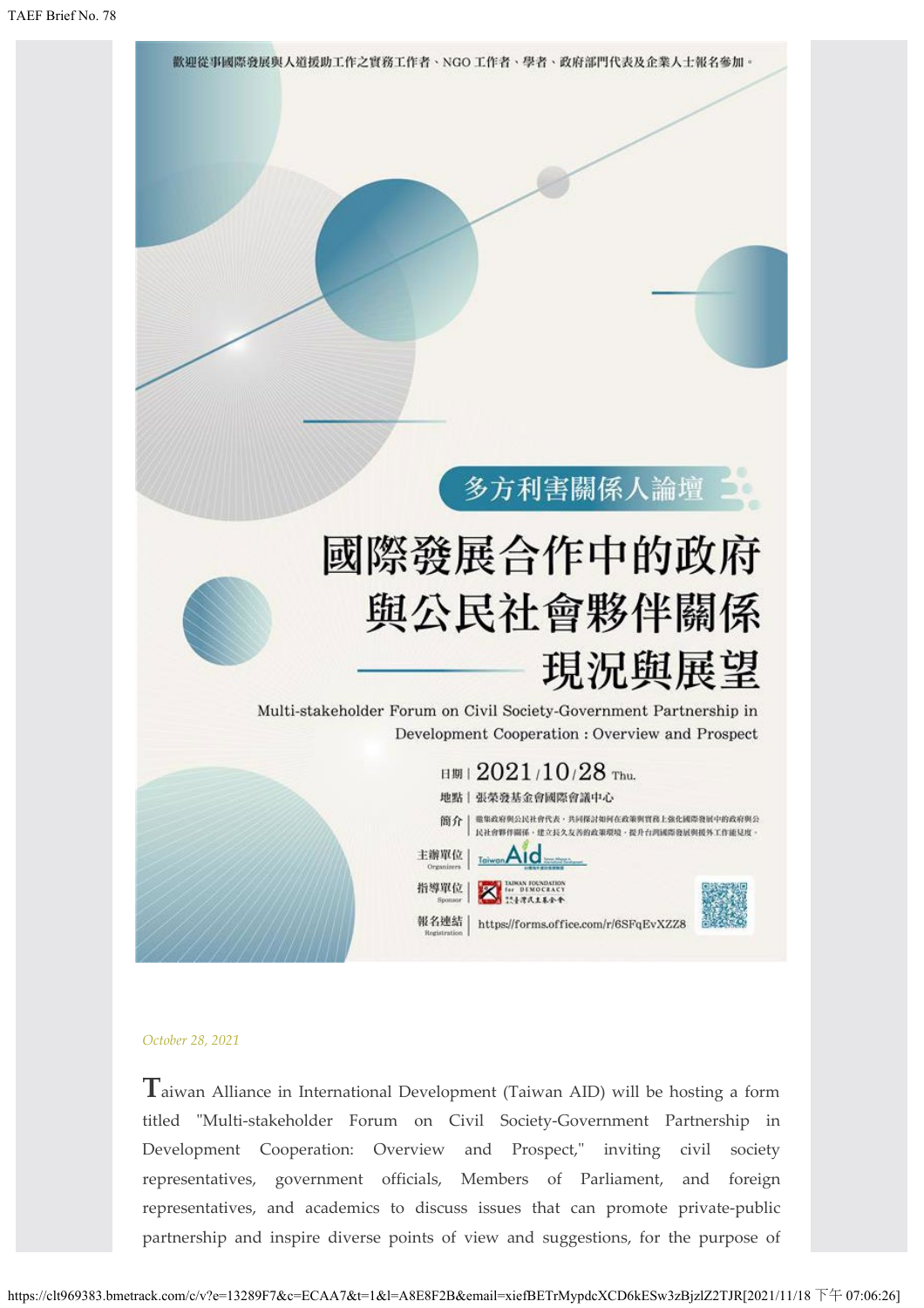sharing the latest trends in international development policies and reaching consensus on future legal amendments and policy drafting.

#### *[Registration](https://clt969383.bmetrack.com/c/l?u=CF7DD5C&e=13289F7&c=ECAA7&t=1&l=A8E8F2B&email=xiefBETrMypdcXCD6kESw3zBjzlZ2TJR&seq=1)*

## **NEW SOUTHBOUND POLICY NEWS**

## *ABC NEWS*

## **Office Tony Abbott Stresses Solidarity with Taiwan in Yushan Forum Speech after Chinese Jets Fly Near Island**

#### *October 8, 2021*

**F**ormer prime minister Tony Abbott has described China as a "bully" and stressed the importance of "solidarity with Taiwan", while addressing a regional conference on the island.

Mr Abbott made the visit to Taiwan, where he met President Tsai Ing-wen, after a weekend in which China flew dozens of military jets near the island as part of a bid to exert power over the territory.

Mr Abbott, who is visiting Taiwan in a private capacity under a "diplomatic bubble", said he previously "hesitated to attend this conference, lest that provoke China", but said the superpower's actions in recent years had changed his stance.

Ms Tsai launched the Yushan Forum, sponsored by a government-backed think tank, with a more restrained speech, omitting any direct mention of China, before Mr Abbott listed a number of transgressions in his keynote address.

*[Read more](https://clt969383.bmetrack.com/c/l?u=CF14430&e=13289F7&c=ECAA7&t=1&l=A8E8F2B&email=xiefBETrMypdcXCD6kESw3zBjzlZ2TJR&seq=1)*

## **REGIONAL HEADLINES**

### *Reuters*

**ASEAN Excludes Myanmar Junta Leader from**

*Nikkei Asia*

**Singapore Backs Beijing's CPTPP Bid, Chinese**

*AP NEWS*

**India, China Army Talks to Defuse Border**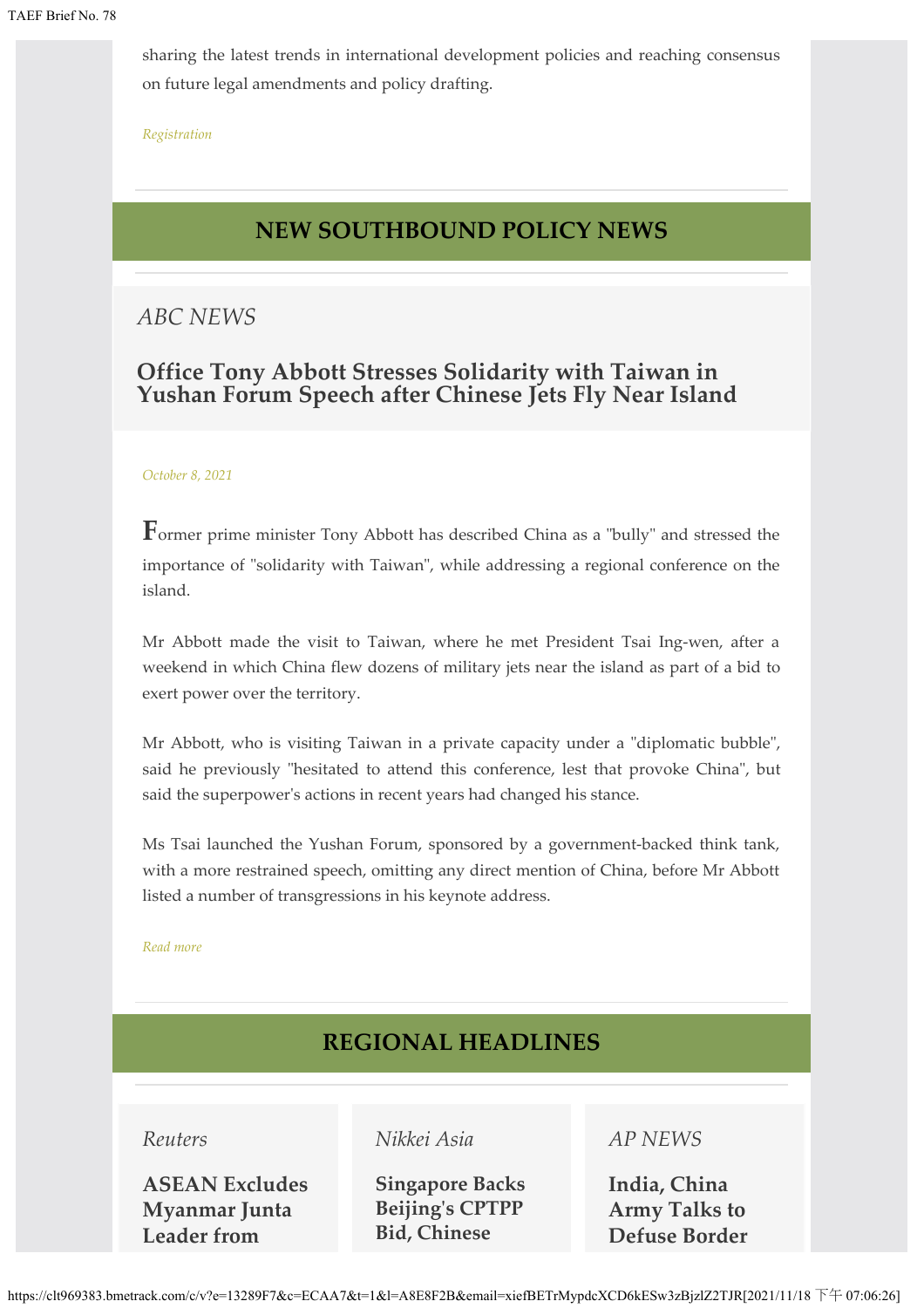## **Summit in Rare Move**

#### *October 17, 2021*

**S**outheast Asian countries will invite a non-political representative from Myanmar to a regional summit this month, delivering an unprecedented snub to the military leader who led a coup against an elected civilian government in February.

The decision taken by foreign ministers from the Association of Southeast Asian Nations (ASEAN) at an emergency meeting on Friday night was an unusually bold step for the consensus-driven bloc, which traditionally favours a policy of engagement and noninterference.

Brunei, ASEAN's current chair, issued a statement citing a lack of progress made on a roadmap that the junta had agreed to with ASEAN in April to restore peace in Myanmar.

Singapore's foreign ministry said on Saturday the move to exclude junta chief Min Aung Hlaing was a "difficult, but necessary, decision to uphold ASEAN's credibility".

A spokesman for Myanmar's military government blamed "foreign intervention" for the decision.

## **Ministry Says**

#### *October 16, 2021*

**S**ingapore has welcomed China's application to join the CPTPP trade agreement, the Chinese Foreign Ministry said Friday.

Singaporean Prime Minister Lee Hsien Loong told Chinese President Xi Jinping in a call that day that Singapore "welcomes and supports" China's application to join the Comprehensive and Progressive Agreement for Trans-Pacific Partnership, "which will benefit the prosperity and development of the region," a Chinese statement said.

A release from the Singaporean Foreign Ministry did not mention any discussions regarding the CPTPP.

Xi expressed China's willingness to help put the Regional Comprehensive Economic Partnership - a separate, broader trade agreement -- into effect as scheduled.

Since China and Taiwan both applied to join the CPTPP in September, Xi has been working to win over the pact's Southeast Asian and South American members.

*[Read more](https://clt969383.bmetrack.com/c/l?u=CF7DD5E&e=13289F7&c=ECAA7&t=1&l=A8E8F2B&email=xiefBETrMypdcXCD6kESw3zBjzlZ2TJR&seq=3)*

## **Tensions Fail**

#### *October 11, 2021*

**T**alks between Indian and Chinese army commanders to disengage troops from key friction areas along their border have ended in a stalemate and failed to ease a 17-month standoff that has sometimes led to deadly clashes, the two sides said Monday.

The continuing standoff means the two nations will keep troops in the forward areas of Ladakh for a second consecutive winter in dangerously freezing temperatures.

India's defense ministry, in a statement, said it gave "constructive suggestions" but the Chinese side was "not agreeable" and "could not provide any forwardlooking proposals." A statement from a Chinese military spokesperson said "the Indian side sticks to unreasonable and unrealistic demands, adding difficulties to the negotiations."

The commanders from both armies met for the talks Sunday after a gap of two months at Moldo on the Chinese side in the Ladakh area.

Since February, both India and China have withdrawn troops from some faceoff sites on the northern and southern banks of Pangong Tso, Gogra and Galwan